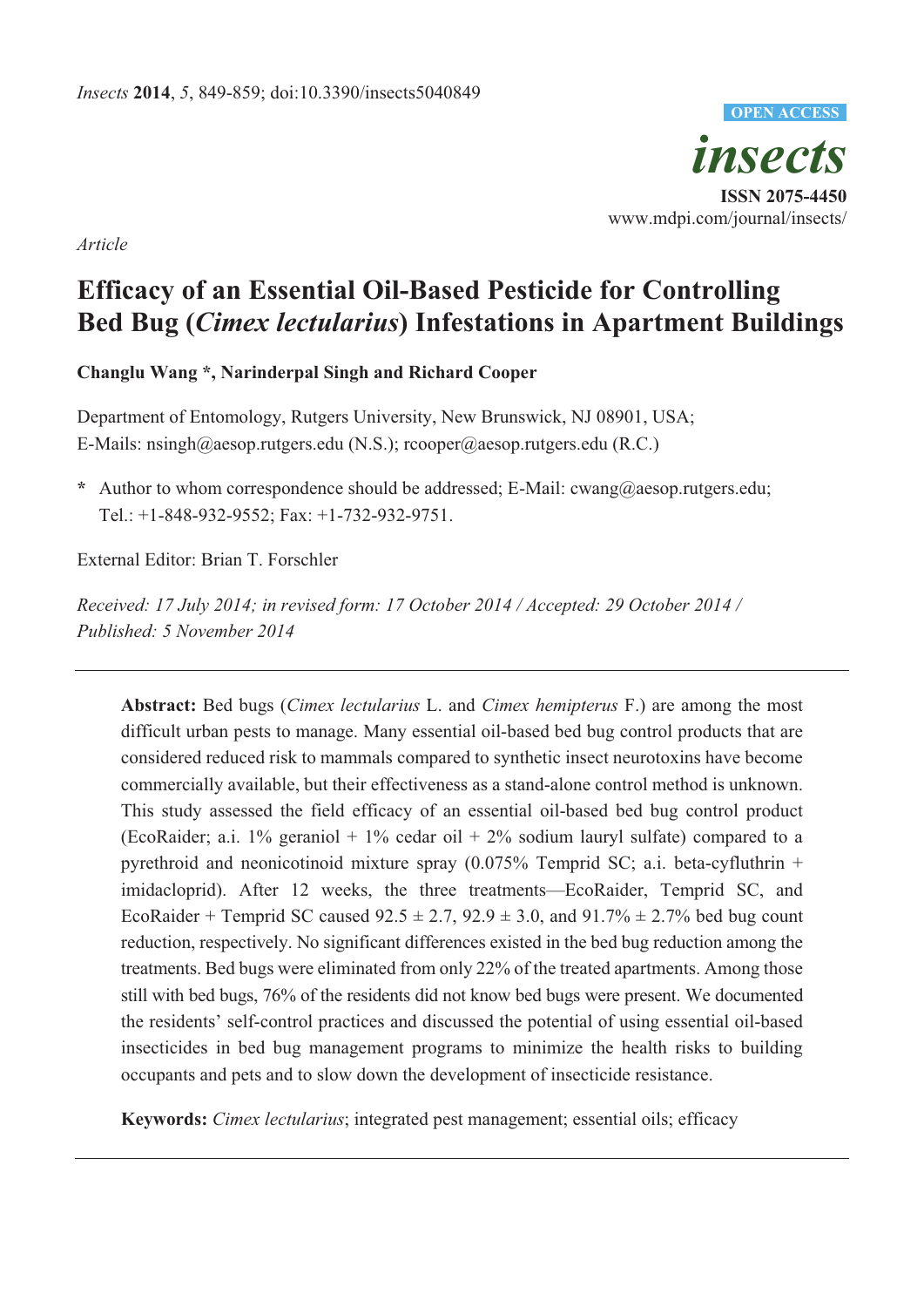## **1. Introduction**

The resurgence of bed bugs, *Cimex lectularius* L. and *Cimex hemipterus* F., in recent years triggered the development of many insecticide products for bed bug control in the USA. According to United States Environmental Protection Agency (EPA) [1], the registered active ingredients for bed bug control include 16 pyrethrins and pyrethroids, 4 neonicotinoids, 3 inorganic compounds, chlorfenapyr, DDVP (dichlorvos), propoxur, S-hydroprene, alcohol, and neem oil. The majority are pyrethroids, which have limited field efficacy due to wide spread resistance in field bed bug populations [2,3]. Pest management firms primarily use pyrethroids, chlorfenapyr, mixtures of a pyrethroid and a neonicotinoid insecticide, and various silicate-based insecticides such as diatomaceous earth dust to control bed bugs [4]. Besides EPA registered products, dozens of minimal risk pesticide products that fall under the Federal Insecticide, Fungicide, and Rodenticide Act's Section 25(b) have become commercially available [5]. These products (hereafter referred to as "25(b)") contain one or several of the following 16 active ingredients: cedar oil, cinnamon oil, citric acid, citronella oil, clove oil, eugenol, geraniol, geranium oil, lauryl sulfate, lemongrass oil, peppermint oil, rosemary oil, 2-Phenethyl propionate, potassium sorbate, sodium chloride, and sodium lauryl sulfate. These products are not subject to efficacy data requirements by EPA as are the rest of the pesticides.

Hiring professionals to control a bed bug infestation is expensive [4]. Thus, homeowners commonly use pesticides themselves to avoid paying the cost of professional pest control service. Unfortunately, the numbers of registered bed bug control products available to the public are more limited than those for professionals with a pesticide application license. All of the synthetic consumer products sold in the USA belong to pyrethrins or pyrethroids, plus the silicate insecticides are also widely available. Furthermore, the efficacy of the consumer products labeled for bed bugs is questionable given the fact that most field bed bug populations examined currently exhibit moderate to high levels of resistance to pyrethroids [3]. For instance, insect foggers commonly used by consumers have little effect on field collected bed bugs [6]. In our laboratory studies, two commonly used bed bug sprays, 0.03% lambda-cyhalothrin (Hot Shot Bed Bug and Flea Killer; Spectrum Group, St. Louis, MO, USA) and 0.4% phenothrin + 1.6% MGK-264 (Pronto Plus Kill Bedbugs and Dust Mites; Insight Pharmaceuticals Corp., Langhorne, PA, USA) caused 0% mortality when bed bugs from a field strain were sprayed directly (Appendix 1). Although the silicate based products have demonstrated excellent efficacy in most published laboratory trials, their field efficacy is unknown. Lack of efficacy of the available bed bug control products leads to chronic infestations, frequent treatments, use of off-label products by consumers or even spread of the infestation into adjoining premises in multiple occupancy dwellings [7,8].

Bed bugs commonly hide on beds and upholstered furniture for the convenience of easy access to the host [9–11]. Ninety-four percent of pest management professionals surveyed reported applying pesticides to beds for the control of bed bugs [4]. Applying insecticides to these areas creates opportunities for human insecticide exposure. Therefore, consumers as well as professionals have strong interests in insecticides that have minimal health risks to humans and pets. Dozens of 25(b) products have become available in response to the need for safe treatment of bed bug infested furniture. They are commonly used by consumers who are suffering bed bug infestations. Despite their popularity, there is only one scientific report documenting the efficacy of 25(b) bed bug sprays [12]. Among the 11 25(b) products tested, only EcoRaider (1% geraniol + 1% cedar oil + 2% sodium lauryl sulfate; Reneotech,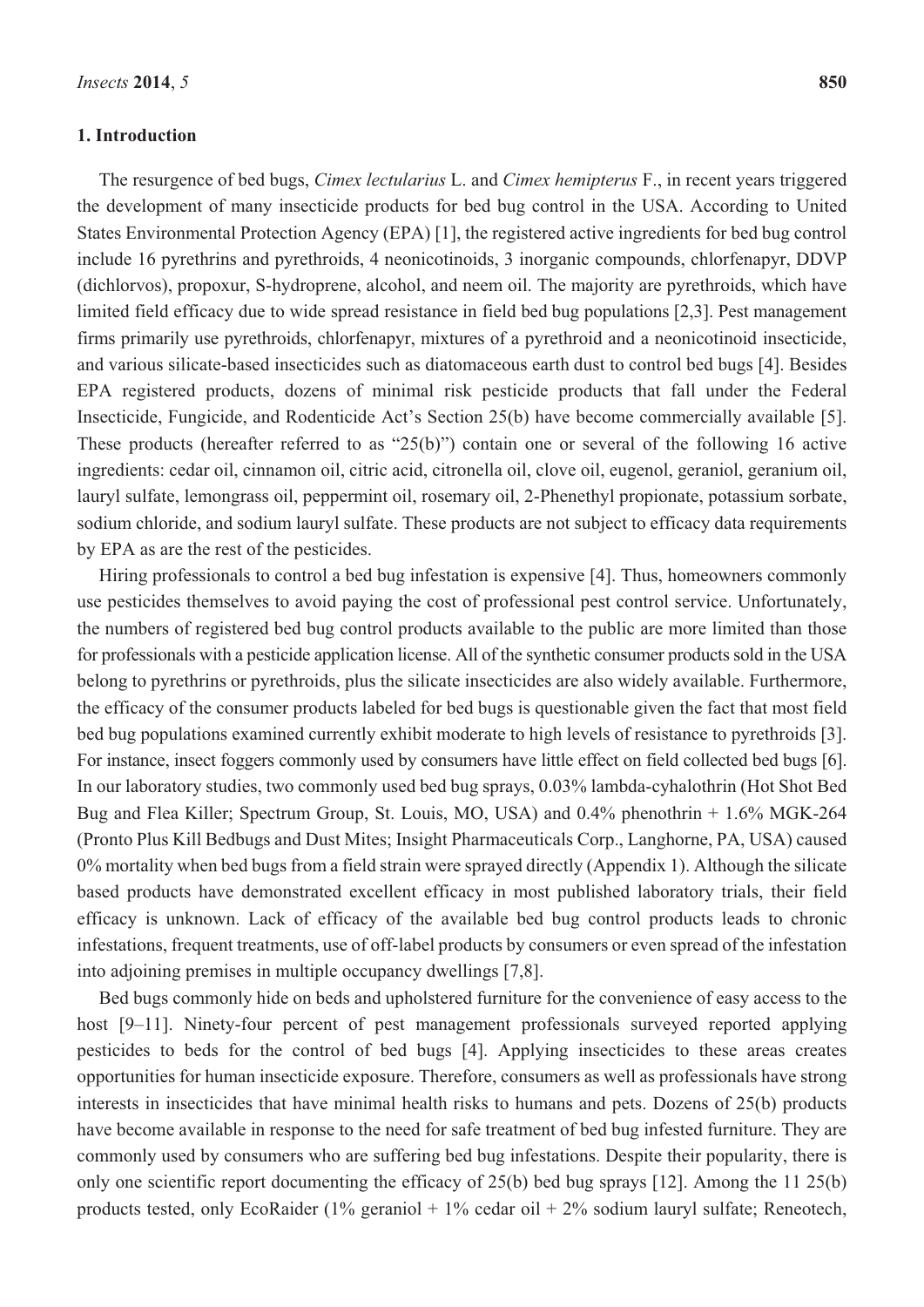North Bergen, NJ, USA) and Bed Bug Patrol  $(0.03\%$  clove oil + 1% peppermint oil + 1.3% sodium lauryl sulfate; Nature's Innovation, Buford, GA, USA) caused >90% mortality. Nine of the 11 tested products caused 0%–61% mortality in direct spray laboratory assays. There are no field efficacy data on 25(b) products. It is apparent that there is a knowledge gap regarding the role of essential oil-based products in bed bug management.

In this study, our objectives are: (1) to determine the effectiveness of EcoRaider spray in naturally infested apartments; and (2) to determine whether EcoRaider alone or in combination with a synthetic insecticide will provide a similar level of control compared with synthetic insecticide alone. Temprid SC (21% imidacloprid + 10.5% beta-cyfluthrin; Bayer Environmental Science, Research Triangle Park, NC, USA) was selected for comparison in this study. It is a commonly used synthetic insecticide for bed bugs by pest management professionals. Previous evaluations show this is a highly effective synthetic insecticide for bed bugs [8,12].

#### **2. Experimental Section**

#### *2.1. Study Site and Selection of Test Apartments*

The study was conducted in two high-rise apartment buildings consisting of a total of 409 occupied apartments located at Irvington, NJ, USA. Among them, 37% were one bed room apartments and the rest were studio apartments. Most of the apartments were occupied by senior citizens and did not have air conditioners in use during the study period. The bed bug infestations were controlled by residents themselves or a housing staff using insecticide sprays and diatomaceous earth dust. Bed bugs were collected from 5 apartments about 8 months prior to the study. Direct spray with the label rate of Suspend SC (0.06% deltamethrin; Bayer Crop Science, Research Triangle Park, NC, USA) at 4.07 mg/cm2 yielded  $60.0\% \pm 7.7\%$  mortality after 7 days (based on three replicates, 15 bed bug nymphs per replicate). Therefore, we considered the bed bugs in the two buildings to have low to medium level resistance to pyrethroids.

We first identified bed bug infested apartments based on infestation records from the housing staff. Climbup insect interceptors (Susan McKnight Inc., Memphis, TN, USA) were placed under the legs of beds and upholstered furniture (or beside the furniture legs if the legs were too large) in these apartments and examined after two weeks to obtain pre-treatment bed bug counts [13]. If the furniture did not have legs, the interceptors were placed beside the corners of the furniture. Twenty four apartments with 9–318 bed bugs based on interceptor counts (23 apartments) or a combination of interceptor counts and a thorough visual inspection (one apartment) were selected. We used total count from interceptors and a visual inspection from one apartment because the interceptors only caught three bed bugs and a visual inspection found 23 bed bugs before treatment. The interceptors were placed beside the infested sofa and couch due to lack of furniture legs in this apartment. Among the 24 selected units, 14 residents used insecticide sprays (13 used pyrethrins/pyrethroids and one used essential oils), seven residents installed electronic pest repellers to reduce insects and rodents prior to our study, seven residents did not use any pest control products, 21 of the selected units had beds, of which 17 encased their mattresses and box springs in plastic (15 apartments) or fabric (two apartments). We asked the residents to stop using insecticides. The 24 apartments were divided into three similar groups (eight apartments each) based on bed bug counts.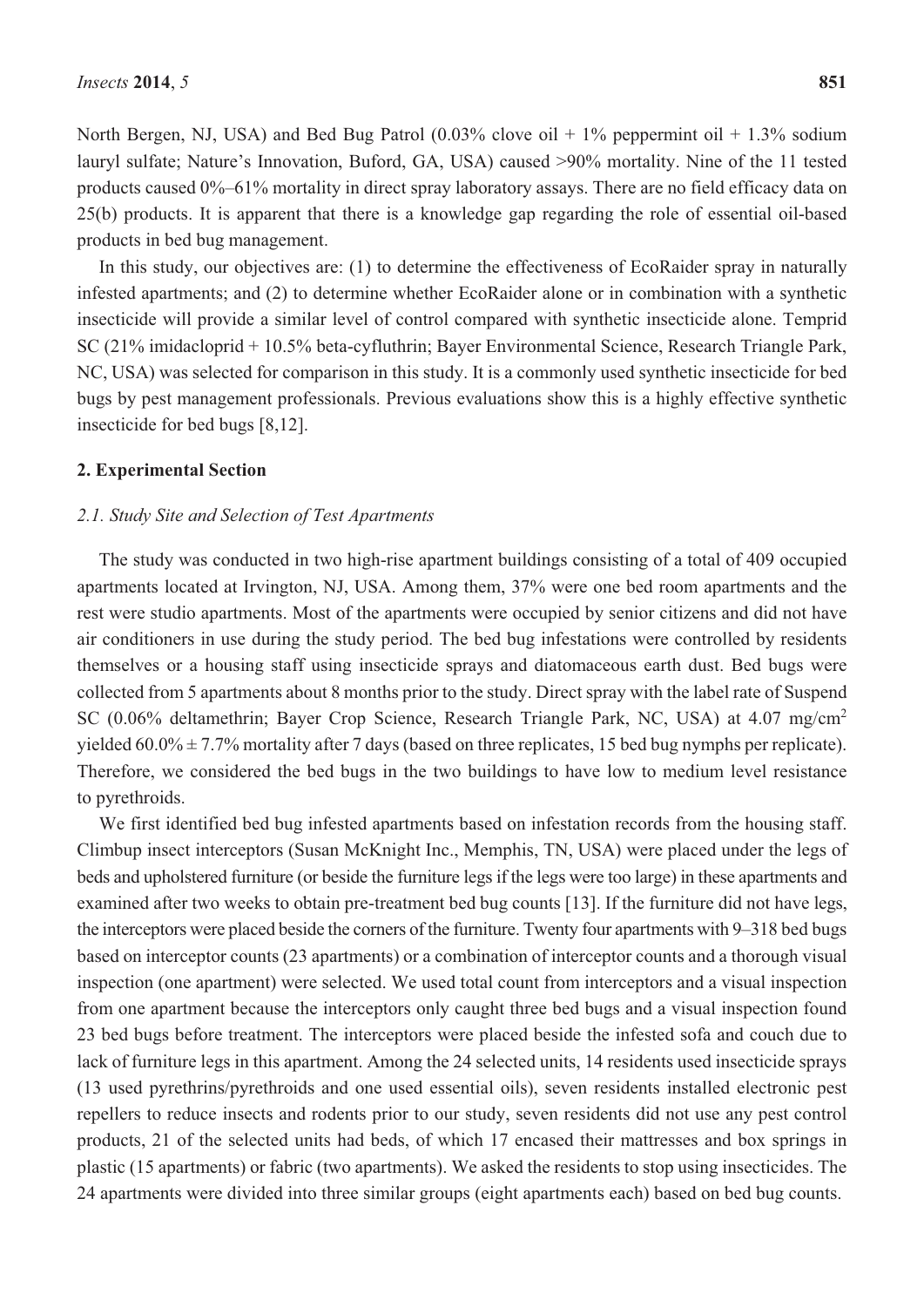#### *2.2. Treatments*

Apartments in each group were randomly assigned to one of three treatments: I—EcoRaider, II—Temprid SC, or III—combination of EcoRaider and Temprid SC which were applied using separate spray tanks to different locations within apartments. Both EcoRaider and Temprid SC were provided by the manufacturers. Each group received only one of the three treatments. The sprays were applied using B and G compressed air sprayers (Univar Inc., Edison, NJ, USA) following the product label instructions. Temprid SC was diluted to 0.075% (imidacloprid + beta-cyfluthrin) with water following the label directions. A comprehensive spray treatment was performed in each of the test apartments at 8–10 days after the pre-count was obtained. The initial treatments were conducted between 17 September 2013 and 19 September 2013. In treatments I and II, the product was applied to bed bug harborages on furniture (mattress and box spring, sofa, chair, and luggage), perimeters of the floors, cracks on walls near beds and furniture, as well as along curtain folds and wall decorations if bed bug activity was observed. In treatment III, Temprid SC was applied to cracks and crevices of room perimeter, and bottom of sofas. EcoRaider was applied on furniture, curtains and wall decorations where bed bug activity was noticed. We used EcoRaider in these areas because Ecoraider had more liberal label directions for application to beds and upholstered furniture. Interceptors were installed under bed and sofa legs or beside the furniture legs immediately after the treatment to monitor the effectiveness of the treatments. The initial treatment time and material use in each apartment were recorded.

Follow-up visits were conducted biweekly during which a brief visual inspection of beds and upholstered furniture was conducted to guide additional treatments. The sofas were turned over to examine for bed bugs. The mattress and box springs were turned over only if they were not encased or any bed bugs were found in interceptors. Additional sprays were applied only to harborages where live bed bugs were found for all three treatment groups.

In all treatment groups, residents were provided with a brochure about how to recognize bed bugs, how to prevent getting bed bugs, and both non-chemical and chemical control methods. Residents were encouraged to launder their bed sheets and clothing frequently. Five residents discarded furniture or medical equipment, two residents installed mattress encasements, and one resident purchased a metal bed frame to replace a broken bed frame. These procedures assisted in reducing bed bug numbers. Two thirds of the apartments remained cluttered and four residents rarely washed their bed sheets during the study. We did not include an un-treated control because residents would be reluctant to participate in the study if their apartments were left un-treated for an extended period of time while being visited periodically by our research team.

### *2.3. Post-Treatment Monitoring*

The interceptors installed under the bed and sofa legs were inspected at 2, 4, 6, 9, and 12 weeks post-initial treatment. If bed bugs were not found in interceptors, a thorough visual inspection of the beds, upholstered furniture, and the surrounding areas was conducted to confirm bed bug elimination. During each visit, we interviewed residents whenever possible to record whether they noticed bed bug activity. All apartments (except one due to lack of access) were thoroughly inspected at 12 weeks.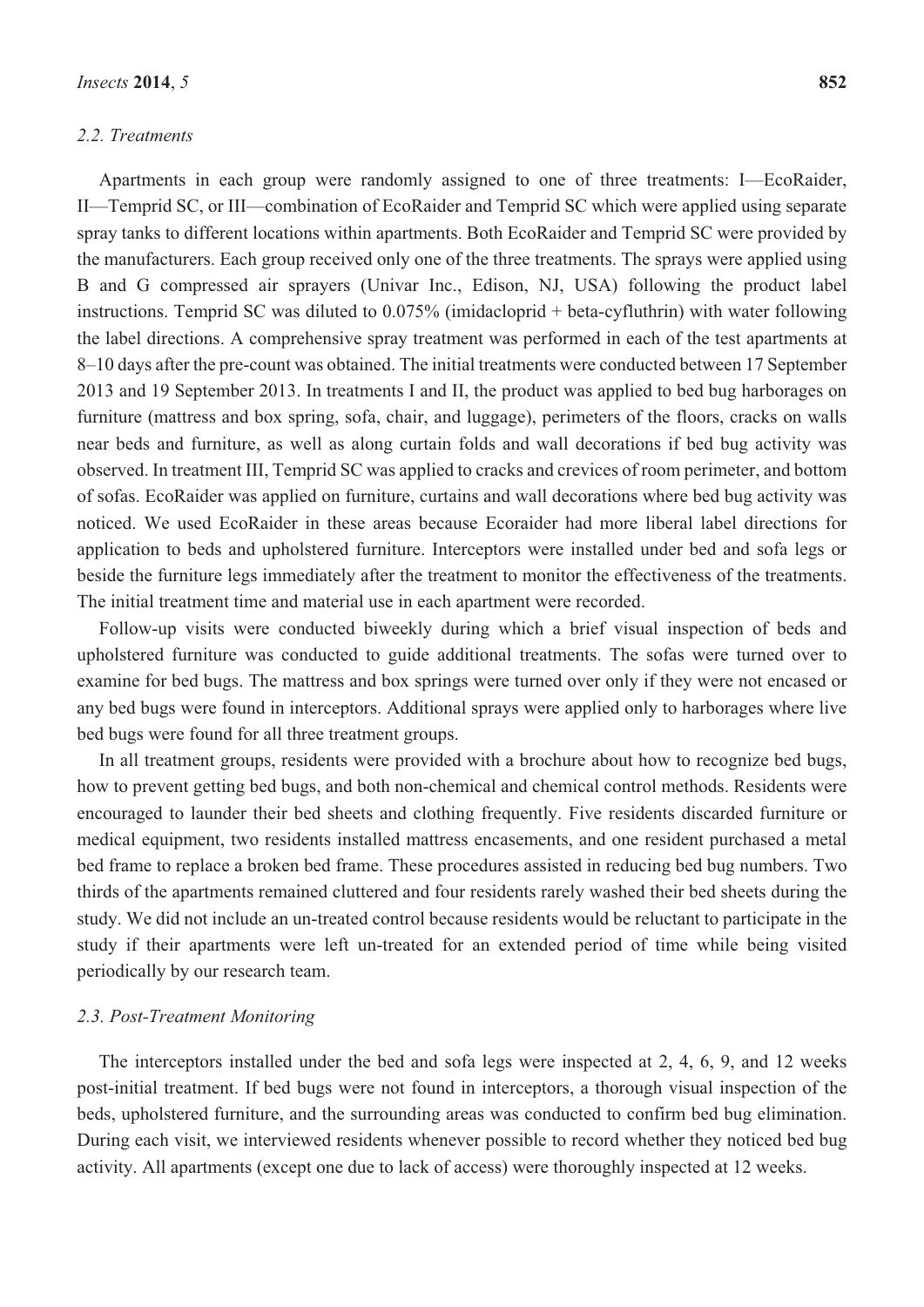#### *2.4. Statistical Analysis*

The bed bug counts from interceptor catches and/or visual inspections were logarithmic transformed prior to analysis. The 0 week transformed count data were subject to Analysis of Variance to determine if there are significant differences in initial bed bug counts among treatments and among apartments with or without pest repellers. The 0 to 12 week transformed count data were analyzed using the PROC MIXED procedure in SAS software to determine whether there were significant differences in the speed and level of bed bug reduction among the three treatments [14]. Paired *t*-test was used to analyze the differences in the amount of insecticides used by residents before the study and amount of insecticides used by researchers in this study. The mean service time in each apartment at each monitoring period and cumulative pesticide use per apartment was compared among the three treatments using PROC GLM. Means were separated by Fisher's LSD test.

#### **3. Results**

The initial mean ( $\pm$ SEM) bed bug counts in I, II, and III treatment groups were 72  $\pm$  36, 63  $\pm$  29, and  $58 \pm 18$ , respectively. The median (min, max) bed bug counts in the three treatment groups were: 38 (9, 318), 31.5 (10, 253), and 38.5 (11, 170), respectively. There were no significant differences in the initial bed bug counts among treatment groups  $(F = 0.03$ ;  $df = 2$ ,  $21$ ;  $p = 0.97$ ).

At 2 weeks, the bed bug counts from the three treatments did not decline as expected, especially in treatment III with the average count increased from 58 to 138 (Figure 1). This was most likely due to the inherent limitation of using interceptors alone for estimating bed bug populations. We therefore used either the 0 or 2 week count whichever was greater as the base count for calculating bed bug count reduction at 4, 6, 9, and 12 weeks. The bed bug counts declined in all groups significantly during 4 to 12 weeks (F = 4.2; df = 11, 59;  $p = 0.0001$ ) (Figure 2). There were no significant differences in bed bug count reduction among the three treatments at each observation period  $(p > 0.05)$ . At 12 weeks, the mean bed bug counts in treatments I, II, and III were:  $9.1 \pm 6.8$ ,  $5.9 \pm 3.4$ , and  $14.1 \pm 8.3$ , respectively (Figure 1). Mean bed bug count reduction in the three treatments was  $92.5 \pm 2.7$ ,  $92.9 \pm 3.0$ , and  $91.7\% \pm 2.7\%$ , respectively (Figure 2).

At 12 weeks, bed bugs could no longer be found in two apartments from treatment I, two apartments from treatment II, and one apartment from treatment III, determined by interceptors, visual inspections, and interviews with residents. These five apartments also had the lowest count (range 9–14) prior to the treatment. A total of 18 (78%) apartments (one apartment in treatment II was not accessed) still had bed bugs based on interceptor counts (mean: 11; range: 1–70). Visual inspections only found bed bugs in 50% of the infested apartments. Interviews with 17 residents whose apartments still had bed bugs show that 76% (13 residents) of them did not feel bites or see bed bugs. Mean bed bug count in these 13 apartments based on 2 week interceptor placement was 11. Two to three researchers serviced each apartment during each visit. The technician time (mean  $\pm$  SEM) spent per apartment during the initial treatment for treatment I, II, and III were  $80 \pm 19$ ,  $71 \pm 5$ , and  $105 \pm 12$  minutes, respectively (Figure 3). The treatment time were not significantly different  $(F = 1.4; df = 2, 19; p = 0.27)$ . Similarly, there were no significant differences in the service time during the follow-up visits at 2 weeks ( $F = 0.94$ ;  $df = 2$ , 21;  $p = 0.41$ , 6 weeks (F = 0.87; df = 2, 21;  $p = 0.44$ ), 9 weeks (F = 3.3; df = 2, 19;  $p = 0.72$ ), and 12 weeks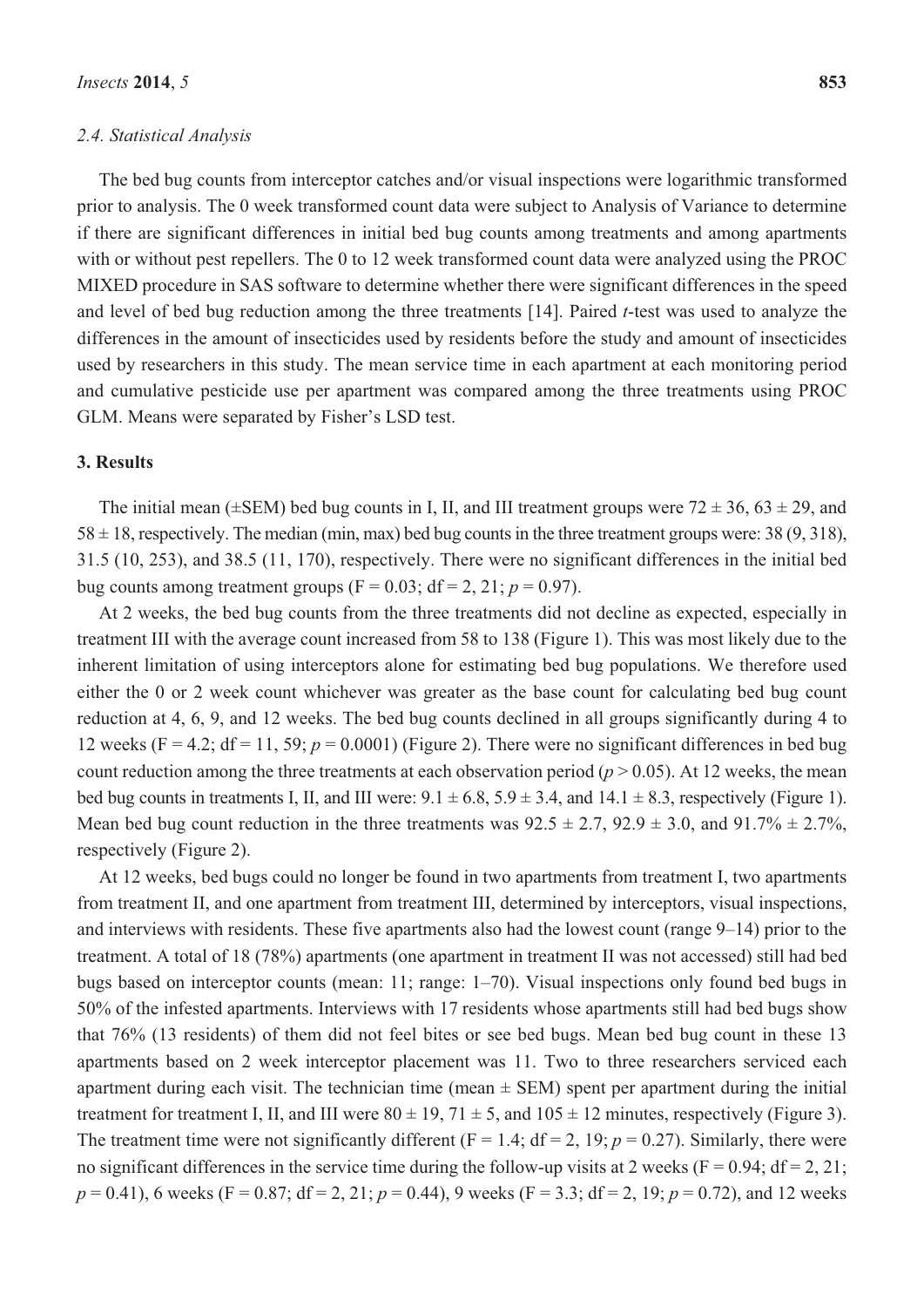$(F = 1.0; df = 2, 20; p = 0.38)$ . However, the treatment III required significantly longer time than the other two groups at 4 weeks due to higher bed bug counts than the other two groups ( $F = 3.8$ ; df = 2, 21;  $p = 0.04$ .

**Figure 1.** Bed bug counts in apartments before and after three different treatments. Means within the same observation period with same letters are statistically not different (ANOVA,  $p > 0.05$ ).



**Figure 2.** Effect of three treatments on bed bug count reduction. Means within the same observation period with same letters are statistically not different (ANOVA,  $p > 0.05$ ).

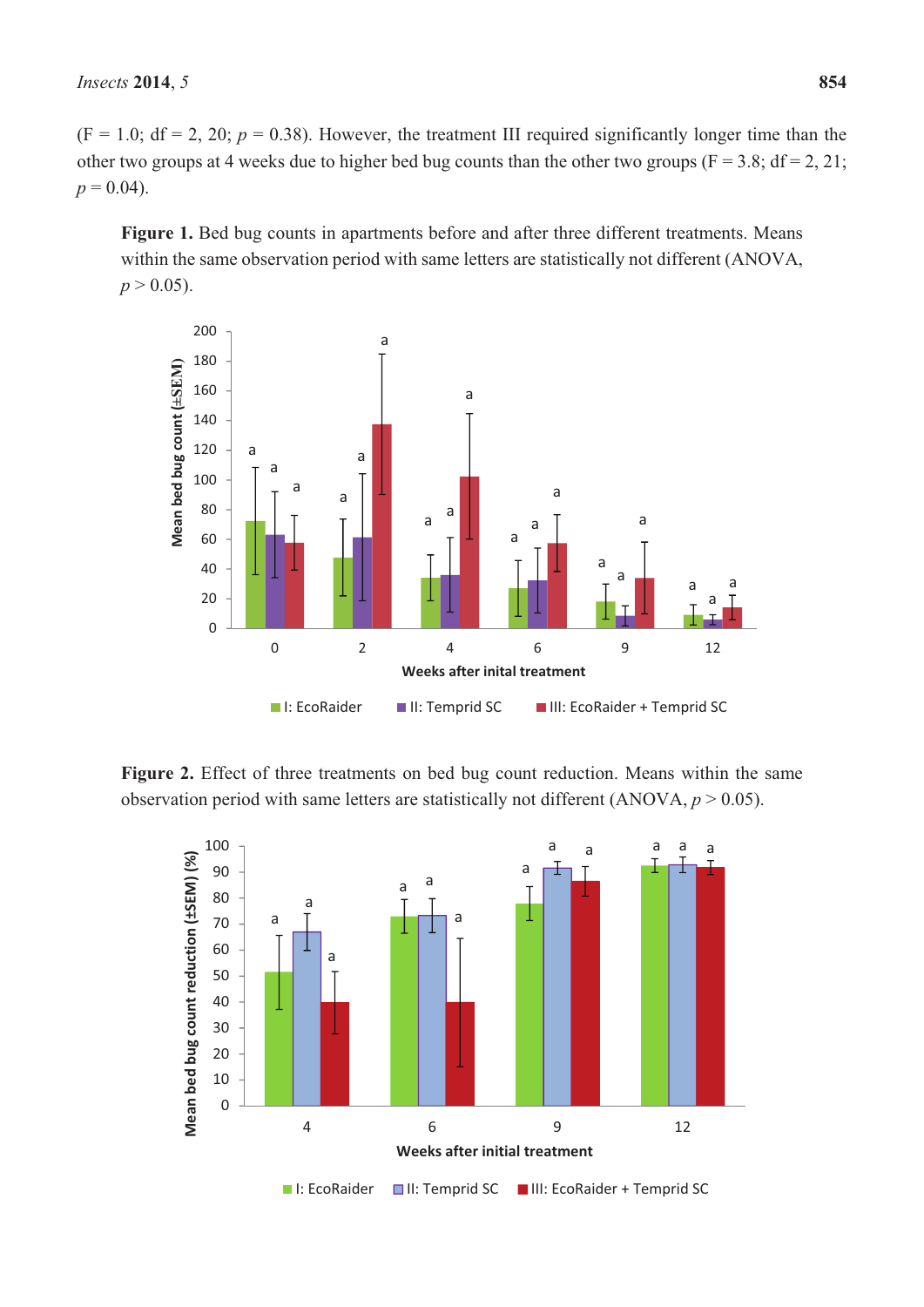**Figure 3.** Mean service time per apartment for three different treatments. Means within the same observation period with different letters are statistically different (Fisher's LSD test,  $p < 0.05$ ).



The amount of pesticide used per apartment in I, II, and III treatments during week  $0-9$  were  $0.97 \pm 0.37$ ,  $0.89 \pm 0.22$ , and  $1.59 \pm 0.31$  L, respectively. They were not significantly different (F = 1.59; df = 2, 21;  $p = 0.23$ ). In treatment III, an average of  $1.07 \pm 0.24$  and  $0.52 \pm 0.10$  L of EcoRaider and Temprid SC were used, respectively. Significantly more EcoRaider was used than Temprid SC in this treatment because the protocol specifies that only EcoRaider would be applied to live bed bugs found on beds and upholstered furniture ( $t = 2.78$ ; df = 7;  $p = 0.03$ ) where visible bed bugs were often present.

We interviewed 18 residents regarding their pesticide use prior to our treatments. A total of 16 (89%) residents used at least one type of consumer products for bed bug control. The leading (13 residents) type of self-control products was pyrethroid sprays (liquid sprays or aerosol sprays). Ten out of the 18 residents provided information on the amount of insecticide sprays used to control bed bugs. Among them, one resident applied approximately 38 L (10 gal) of spray over 12 month period. The other nine residents applied an average of  $3.56 \pm 0.48$  L of spray before our treatment. In these nine units, we used an average of  $1.68 \pm 0.30$  L insecticide spray, which was significantly less than that used by residents  $(t = -2.89; df = 8; p = 0.02)$ . The following self-control products were also used by residents: silicon dioxide dust, essential oils, rubbing alcohol, and household cleaning sprays. Two insecticide sprays not registered for bed bug control were used by residents: 0.05% bifenthrin + 0.015% zeta-cypermethrin (Ortho Home Defense Max Insect Killer; The Ortho Group, Marysville, OH, USA) and 0.1% imiprothrin + 0.1% cypermethrin (Raid Ant and Roach aerosol; S.C. Johnson and Son Inc., Racine, WI, USA).

Among the 24 infested apartments, six had electronic pest repellers in use for repelling pests. The types of repellers included Bell and Howell Electromagnetic/Ultrasonic Pest Repeller (model SB-104) [15], Riddex Sonic Plus (Global TV Concepts, Van Nuys, CA, USA), and Poison-free pest chaser (model M690/M692) (Woodstream Littitz, PA, USA). Five of the residents who installed pest repellers also used pyrethroid sprays. The mean bed bug count in apartments with pest repellers (105.8  $\pm$  48.6) was not significantly different from those without repellers  $(49.3 \pm 13.6)$  (F = 0.7; df = 1, 22; *p* = 0.41) prior to the treatments.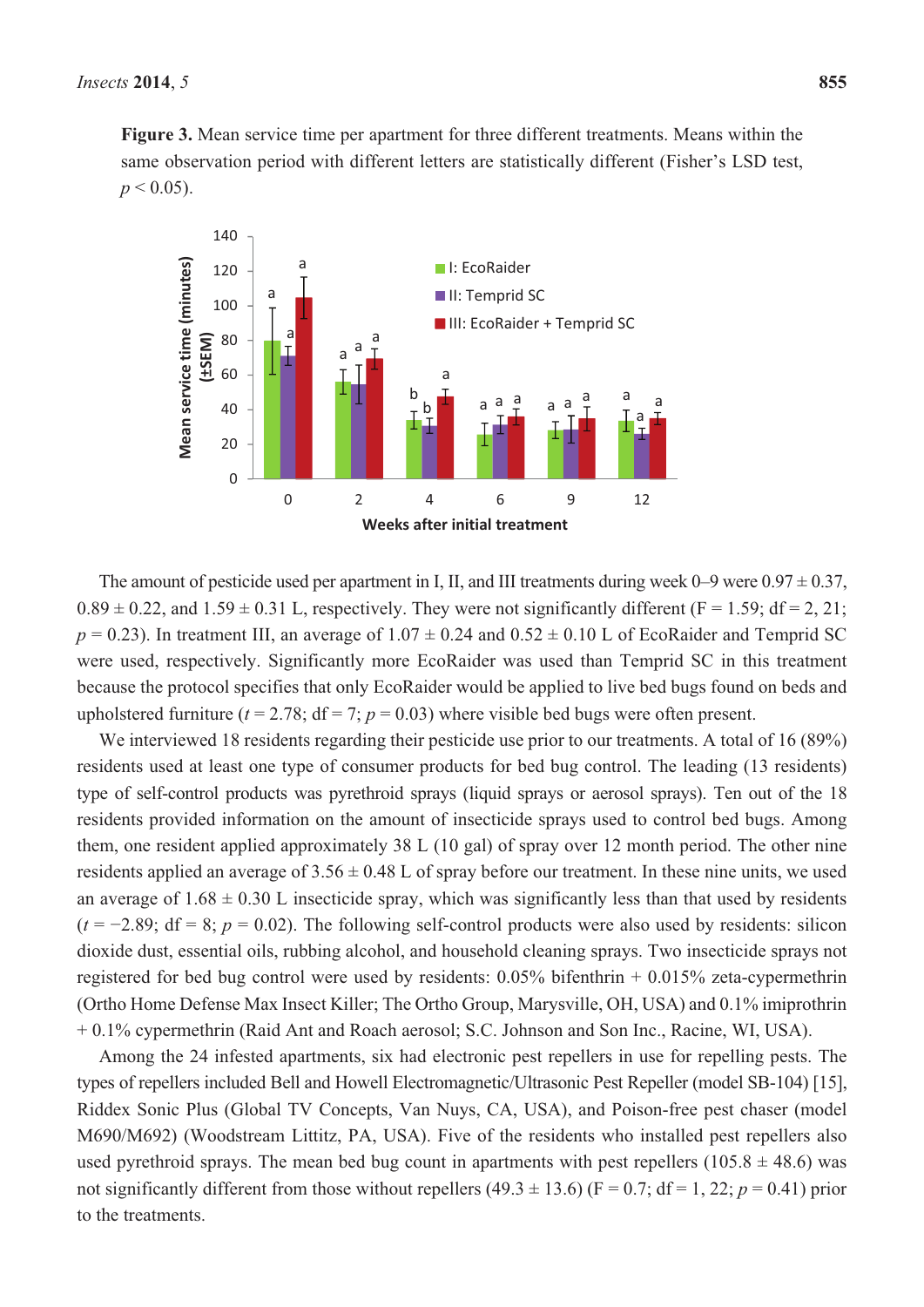### **4. Discussion**

Homeowners commonly use insecticides themselves when they find pests at home [16]. With the resurgence of bed bugs, many sprays, aerosols, and foggers labeled for bed bugs have become widely available. Among these products, pyrethroids are the dominant insecticide class of consumer insecticide products found in stores and in homes. This study revealed that high percentage (89%) of interviewed residents who suffered bed bug infestations used insecticides to control bed bugs themselves. In addition to the prevalence of self-application of insecticides in homes, consumers tend to over-apply insecticides [17]. For instance, one resident used 38 L of 0.03% lambda-cyhalothrin (Hot Shot Bed Bug and Flea Home Insect Killer) over 12 months. Another resident used 50 cans (496 g per can) of 0.4% phenothrin  $+1.53\%$ MGK 264 (Raid Max Bed Bug and Flea Killer aerosol; S.C. Johnson and Son Inc., Racine, WI, USA) over three years. The excessive and frequent introduction of insecticides into the apartments would likely leave high levels of residue in the environment. Furthermore, the application is usually targeted to beds, sofas, or other furniture where residents sleep or rest and bed bugs hide, creating opportunities of insecticide exposure in these areas. A recent study shows the concentration of pyrethroids and pyrethroid metabolites in floor wipe samples is correlated with urinary concentrations of pyrethroid metabolites [18]. Additional studies on the relationships among the frequency of insecticide use on furniture, the insecticide residue levels on furniture surfaces, and concentrations in human body (such as urine or blood) may be helpful in estimating exposure and potential health impacts from self-control efforts by residents.

Because of the prevalence of consumer misuse of insecticides and associated health concerns, identifying low-risk and effective alternative insecticides will have immediate benefit to consumers who wish to control bed bugs themselves. The comparable performance of the essential oil-based spray with the conventional insecticide spray demonstrated that non-synthetic materials may be used to reduce pyrethroid residues in homes. The ingredients in EcoRaider are relatively safer to humans and pets compared to insect neurotoxins based on U.S. EPA's classification of pesticides. Using an effective essential oil-based product is most advantageous in sensitive environments such as classrooms, day care centers, prisons, and hospitals. In addition, essential oil-based products could provide an effective alternative for managing insecticide resistant populations, which are widespread in the U.S. Currently, the available chemical sprays in the U.S. for managing bed bugs are limited to pyrethrins, pyrethroids,  $chlorfenapyr, pyrethroid + neonicotinoid mixtures.$ 

Ecoraider has a noticeable smell that can last for more than two weeks after application. Although none of the residents that received EcoRaider treatment complained about the smell, it is advisable that users should be aware of this when considering the use of this product. Like many other essential oil-based insecticide products, EcoRaider is much more expensive than the commonly used synthetic insecticide sprays. A gallon (3.785 L) of EcoRaider costs \$89.95 and a 16 oz (473.2 mL) bottle costs \$19.95 [19]. In comparison, the popular consumer bed bug control spray, Hot Shot Bed Bug and Flea Killer, costs \$9.97 per gallon [20]. A gallon of diluted pyrethroid spray or mixture of pyrethroid and neonicotinoid used by professionals costs only a few dollars. Despite the higher cost of EcoRaider compared to pyrethroid sprays, for those who cannot afford the cost of professional pest management services, it provides an affordable alternative for consumers. However, users should educate themselves and learn where bed bugs hide and target the treatment to bed bug harborages to maximize the effectiveness of the treatment and minimize misuse.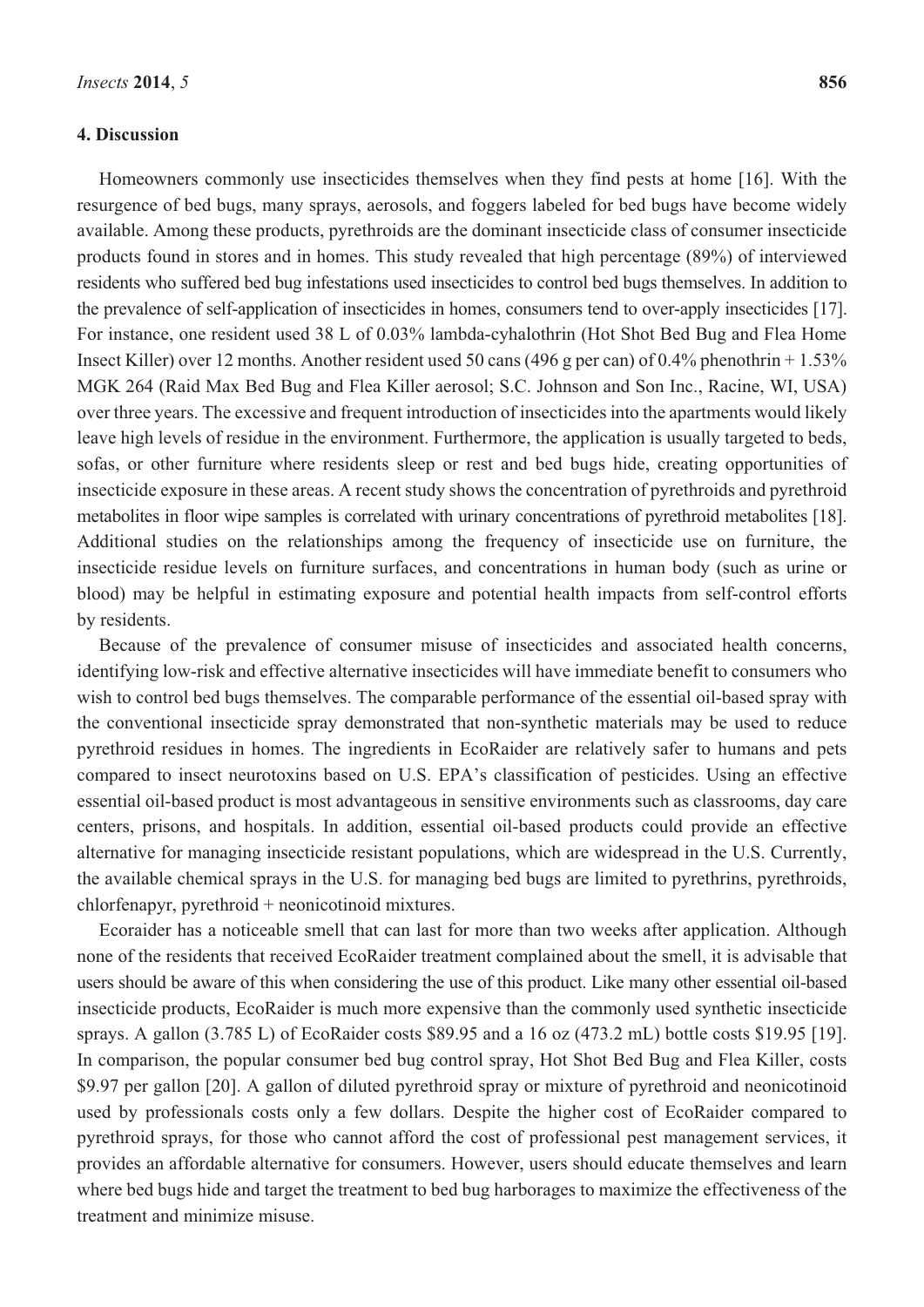An interesting note is that the active ingredients in EcoRaider are not unique. For example, geraniol and cedar oil are present in Bed Bug Fix (NuSafe Floor Solutions, Walton, KY, USA). Geraniol and sodium lauryl sulfate are present in Rest Assured (ES and P Global, Miami, FL, USA). However, the efficacy of these two products against bed bugs is substantially lower than EcoRaider. Both Bed Bug Fix and Rest Assured caused <50% mortality against bed bugs, whereas, EcoRaider caused 100% mortality to bed bugs under laboratory conditions [12]. According to the EcoRaider manufacturer, their product is micro-emulsified and their cedar oil (trade secret) may be more effective than the cedar oil used in other essential oil-based products. Another possible factor is the interactions among the active ingredients which enable the active ingredients to more effectively penetrate the insect cuticles. Further research on the relative toxicity of essential oils and their interactions will be instrumental in developing more effective products.

In spite that relatively more effective products were tested in this study, the sprays alone did not eliminate most of the bed bug infestations after four follow-up inspections and re-treatments (at 2, 4, 6, and 9 weeks), further confirming the limitations of insecticide treatments in eliminating bed bug infestations [21]. The fact that all of the five apartments with successful bed bug elimination also had the lowest bed bug count at the beginning (range 9–14) suggests that the higher the infestation level, the longer time is needed for elimination. Lack of resident cooperation is one contributing factor. Most of the residents were not bothered by the presence of bed bugs even when bed bugs were still present at 12 weeks. Presence of clutter and infrequent laundering of the bed sheets allow some bed bugs to be left unexposed to pesticides during treatment because sprays cannot be applied on these items. Therefore, part of a successful bed bug elimination campaign should include a plan to remove these obstacles. There are many non-chemical tools and methods available that are both safe and effective [10,22–25]. These include reduction of harborages through de-cluttering and sealing harborages, frequent laundering and drying, vacuuming, heat, and cold. Selectively incorporating these methods based on the characteristics of the infestation, environmental conditions, and residents' behavior will no doubt provide faster elimination of bed bugs and further reduce the need for insecticide applications.

## **5. Conclusions**

Although many of the non-synthetic insecticides failed to provide good control in laboratory studies, the current study showed one product resulted in bed bug reduction that is comparable to that by a synthetic insecticide spray. The low-risk non-synthetic spray may be especially suitable for use by untrained consumers who tend to over apply insecticides and apply insecticides to exposed surfaces that are likely to cause human exposure. Expedient elimination requires incorporation of multiple control measures and resident cooperation.

## **Acknowledgments**

We thank the management and staff of the housing management for assisting us in carrying out the field study and Reneotech company for providing the EcoRaider product. This study was funded through an IR-4 Biopesticide Demonstration Grant. Partial support was provided by the New Jersey Agricultural Experiment Station and by the USDA-National Institute for Food and Agriculture, Hatch Multistate project number NJ08127. This is New Jersey Experiment Station publication no. D-08-08117-03-14.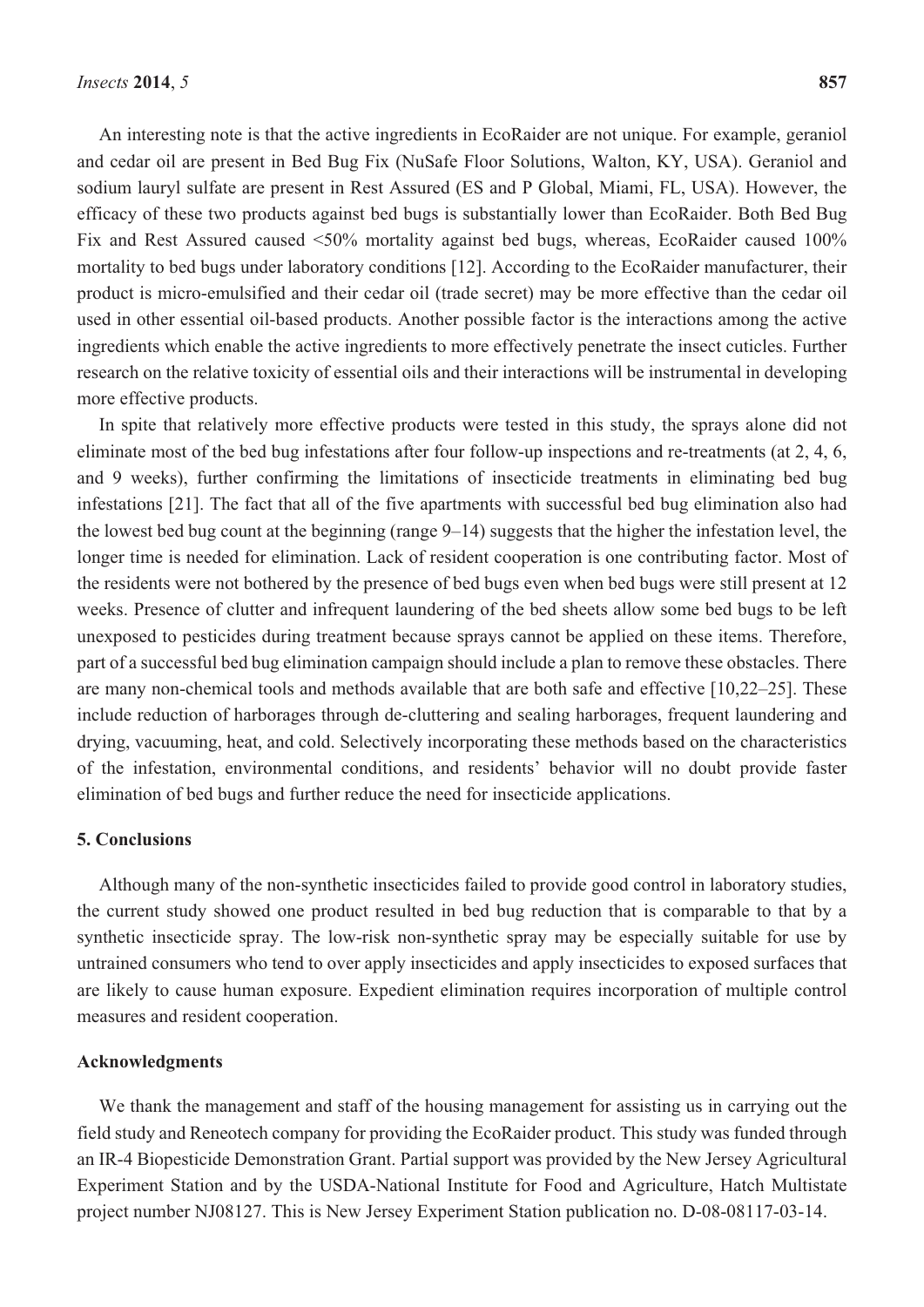# **Appendix**

**Appendix 1.** Efficacy of Two Pyrethroid Insecticides against Bed Bugs.

Two consumer products, Hot Shot Bed Bug and Flea Killer and Pronto Plus Kill Bedbugs and Dust Mites (Insight Pharmaceuticals Corp., Langhorne, PA, USA) were evaluated for their efficacy against a field strain bed bugs in a direct spray bioassay. Twenty 4–5th instar bed bug nymphs were used in each replication. Bugs were starved for 7 days before treatments. Bed bugs in the control group were sprayed with water. Each treatment was replicated three times. Bed bugs were transferred to clean petri dishes immediately after spray treatment and were kept at 25 °C in the laboratory. Both pesticides caused 0% mortality in bed bug nymphs at 3 days after treatment. No control mortality was observed.

## **Author Contributions**

Changlu Wang and Narinderpal Singh designed and executed the experiment. Richard Cooper assisted in treatment and data collection. Changlu Wang prepared the manuscript. Narinderpal Singh and Richard Cooper revised the drafts of the manuscript.

# **Conflicts of Interest**

The authors received no financial support from product manufacturers except for free samples for conducting this study. The authors declare no conflict of interest.

## **References**

- 1. USEPA. EPA-Registered Bed Bug Products. Avaliable online: http://cfpub.epa.gov/oppref/bedbug/ (accessed on 25 October 2014).
- 2. Romero, A.; Potter, M.F.; Potter, D.A.; Haynes, K.F. Insecticide resistance in the bed bug: A factor in the pest's sudden resurgence? *J. Med. Entomol.* **2007**, *44*, 175–178.
- 3. Zhu, F.; Wigginton, J.; Romero, A.; Moore, A.; Ferguson, K.; Palli, R.; Potter, M.F.; Haynes, K.F.; Palli, S.R. Widespread distribution of knockdown resistance mutations in the bed bug, C*imex lectularius* (Hemiptera: Cimicidae), populations in the United States. *Arch. Insect Biochem. Physiol.* **2010**, *73*, 245–257.
- 4. Potter, M.F.; Haynes, K.F.; Fredericks, J.; Henriksen, M. Bed bug nation: Are we making any progress? *Pest World* **2013**, *5*, 5–11.
- 5. USEPA. Minimum Risk Pesticides. Available online: http://www.epa.gov/pesticides/biopesticides/ regtools/25b\_list.htm (accessed on 23 April 2014).
- 6. Jones, S.C.; Bryant, J.L. Ineffectiveness of over-the-counter total-release foggers against the bed bug (Heteroptera: Cimicidae). *J. Econ. Entomol.* **2012**, *105*, 957–963.
- 7. Moore, D.J.; Miller, D.M. Field evaluations of insecticide treatment regimens for control of the common bed bug, *Cimex lectularius* (L.). *Pest Manag. Sci.* **2009**, *65*, 332–338.
- 8. Gordon, J.R.; Goodman, M.H.; Potter, M.F.; Haynes, K.F. Population variation in and selection for resistance to pyrethroid-neonicotinoid insecticides in the bed bug. *Sci. Rep.* **2014**, *4*, doi:10.1038/srep03836.